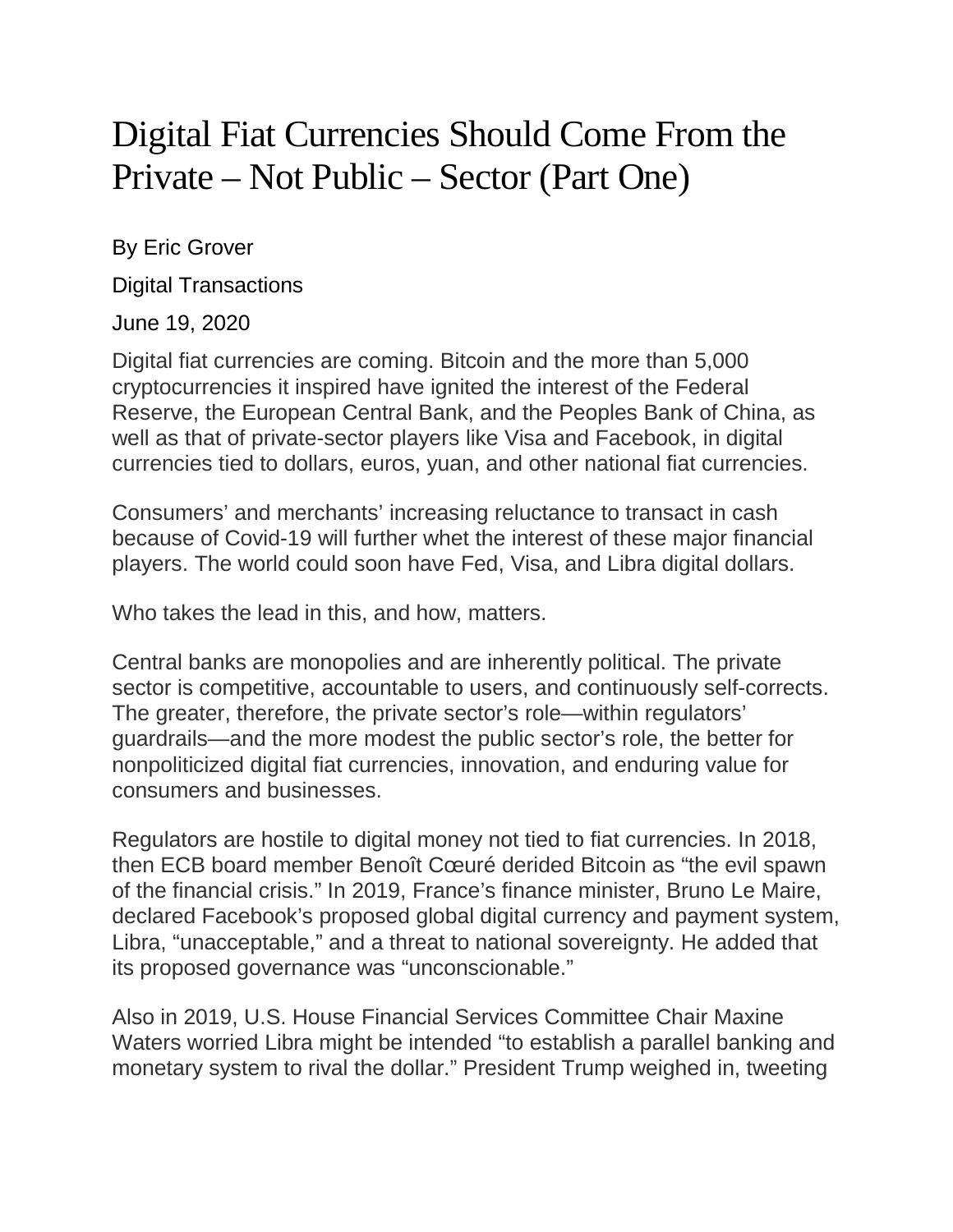"We have only one real currency in the USA" and that "Facebook Libra's 'virtual currency' will have little standing or dependability."

Instead, governments are increasingly keen to develop electronic fiat currencies. Eighty percent of 66 central banks responding to a 2019 survey by the Bank for International Settlements said they are working on wholesale and/or general-purpose digital currencies.

The first central bank digital currency (CBDC), Ecuador's dinero electrónico, launched in December 2014, failed. Based on dollar accounts at the central bank, the currency had as its stated intention to help the unbanked. The state mobile phone operator, CNT, enjoyed a monopoly in processing payments for consumers and merchants.

The dinero electrónico never achieved critical mass. Ultimately, only 41,066 accounts were ever used to pay for goods and services. Lack of trust in the government and a lack of competition proved fatal. It was decommissioned in 2018.

To improve payments efficiency, the Peoples Bank of China is rolling out a digital-currency pilot. The four largest state-owned banks are participating. The PBOC also is keen to reduce anonymous cash. It's not unique in that regard. CBDCs could be anonymous like cash, or not. Thus far, no central bank has introduced an anonymous digital currency. Nor is any likely to.

The ECB is assessing a CBDC's costs and benefits. Its president, Christine Lagarde, cautioned that "central bank initiatives should neither discourage nor crowd out private market-led solutions for fast and efficient retail payments in the euro area." That's a legitimate worry. No bank or private payment system wants to compete with its regulator or a central bank with unlimited resources.

As the International Monetary Fund's managing director, Lagarde floated the idea of a digital-currency "public-private partnership," with banks and startups focusing on client interface and innovation and central banks focusing on back-end settlement. If central banks offer digital currencies, Lagarde's idea may be the least-bad model.